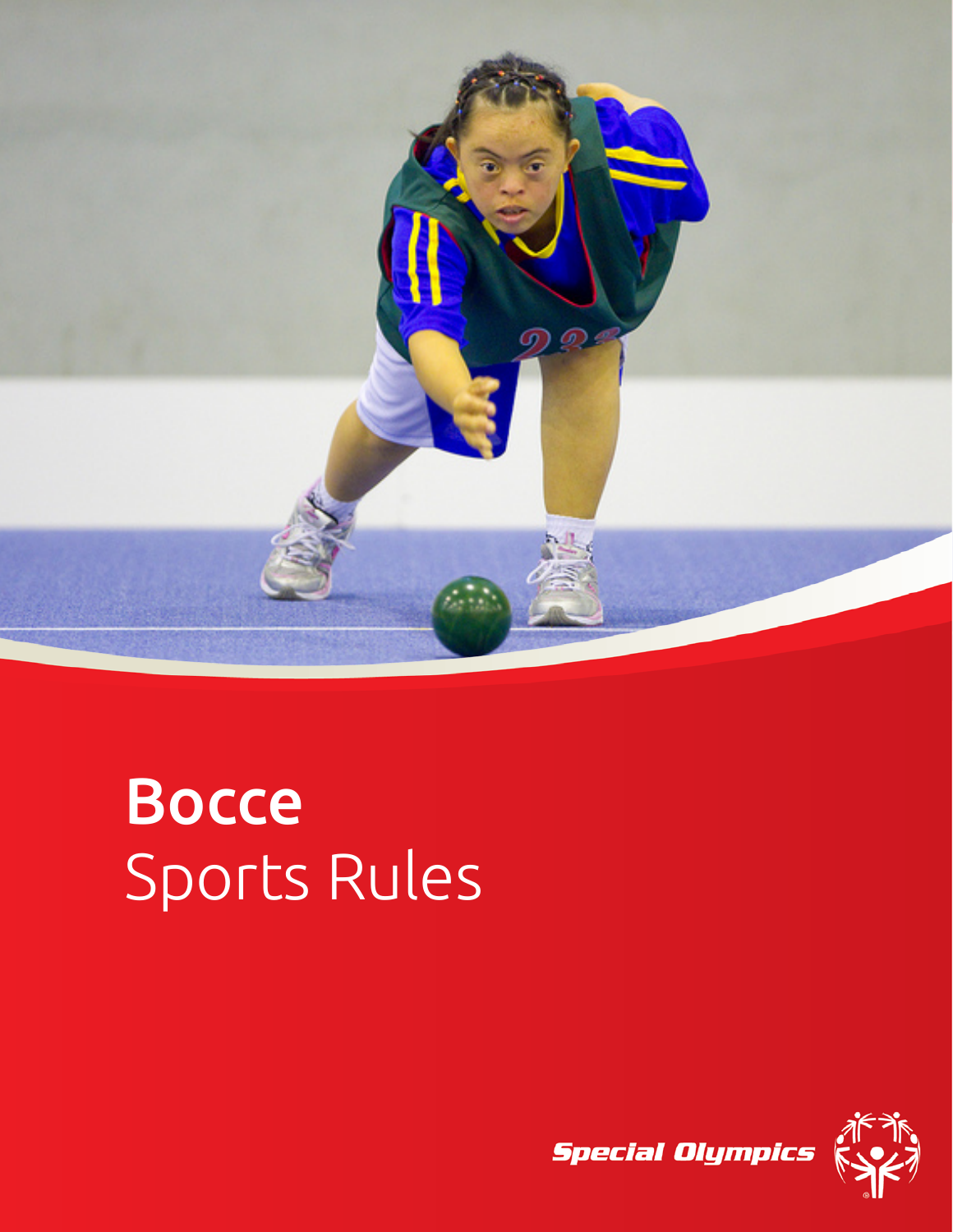



## **TABLE OF CONTENTS**

| 1. |      |        |  |
|----|------|--------|--|
| 2. |      |        |  |
|    | 2.1  |        |  |
|    | 2.2  |        |  |
|    | 2.3  |        |  |
|    | 2.4  |        |  |
|    | 2.5  |        |  |
|    | 2.6  |        |  |
| 3. |      |        |  |
|    | 3.1  |        |  |
|    | 3.2  |        |  |
|    |      | 3.2.1  |  |
|    |      | 3.2.2  |  |
|    |      | 3.2.3  |  |
| 4. |      |        |  |
|    |      |        |  |
|    | 4.1  |        |  |
|    | 4.2  |        |  |
|    | 4.3  |        |  |
|    | 4.4  |        |  |
|    | 4.5  |        |  |
|    | 4.6  |        |  |
|    | 4.7  |        |  |
|    | 4.8  |        |  |
|    |      | 4.8.1  |  |
|    |      | 4.8.2  |  |
|    |      | 4.8.3  |  |
|    | 4.9  |        |  |
|    | 4.10 |        |  |
|    | 4.11 |        |  |
|    |      |        |  |
|    |      |        |  |
|    | 4.12 |        |  |
|    |      |        |  |
|    |      |        |  |
|    | 4.13 |        |  |
|    | 4.14 |        |  |
|    | 4.15 |        |  |
|    | 4.16 |        |  |
|    | 4.17 |        |  |
|    | 4.18 |        |  |
|    |      | 4.18.1 |  |
|    |      |        |  |
|    |      |        |  |
|    |      |        |  |
|    |      |        |  |
|    | 4.19 |        |  |
|    | 4.20 |        |  |
|    |      |        |  |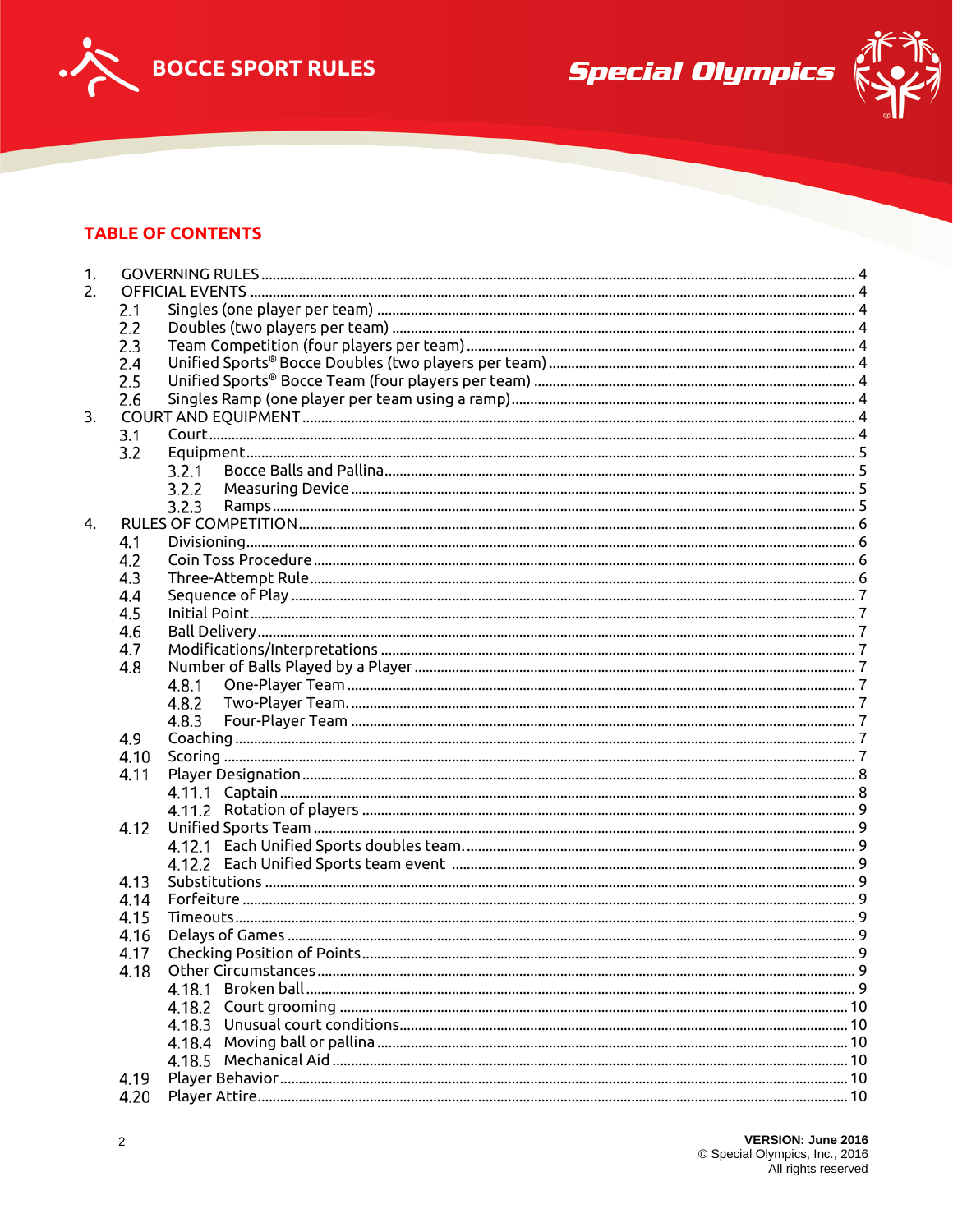



| 5.             |      |  |
|----------------|------|--|
|                | 5.1  |  |
|                | 5.2  |  |
|                | 5.3  |  |
|                | 5.4  |  |
|                | 5.5  |  |
|                | 5.6  |  |
|                | 5.7  |  |
|                | 5.8  |  |
|                | 5.9  |  |
| 6.             |      |  |
|                | 6.1  |  |
|                | 6.2  |  |
|                | 6.3  |  |
| 7 <sub>1</sub> |      |  |
|                | 7.1  |  |
|                | 7.2  |  |
|                | 7.3  |  |
|                | 7.4  |  |
|                | 7.5  |  |
|                | 7.6  |  |
|                | 7.7  |  |
|                | 7.8  |  |
|                | 7.9  |  |
|                | 7.10 |  |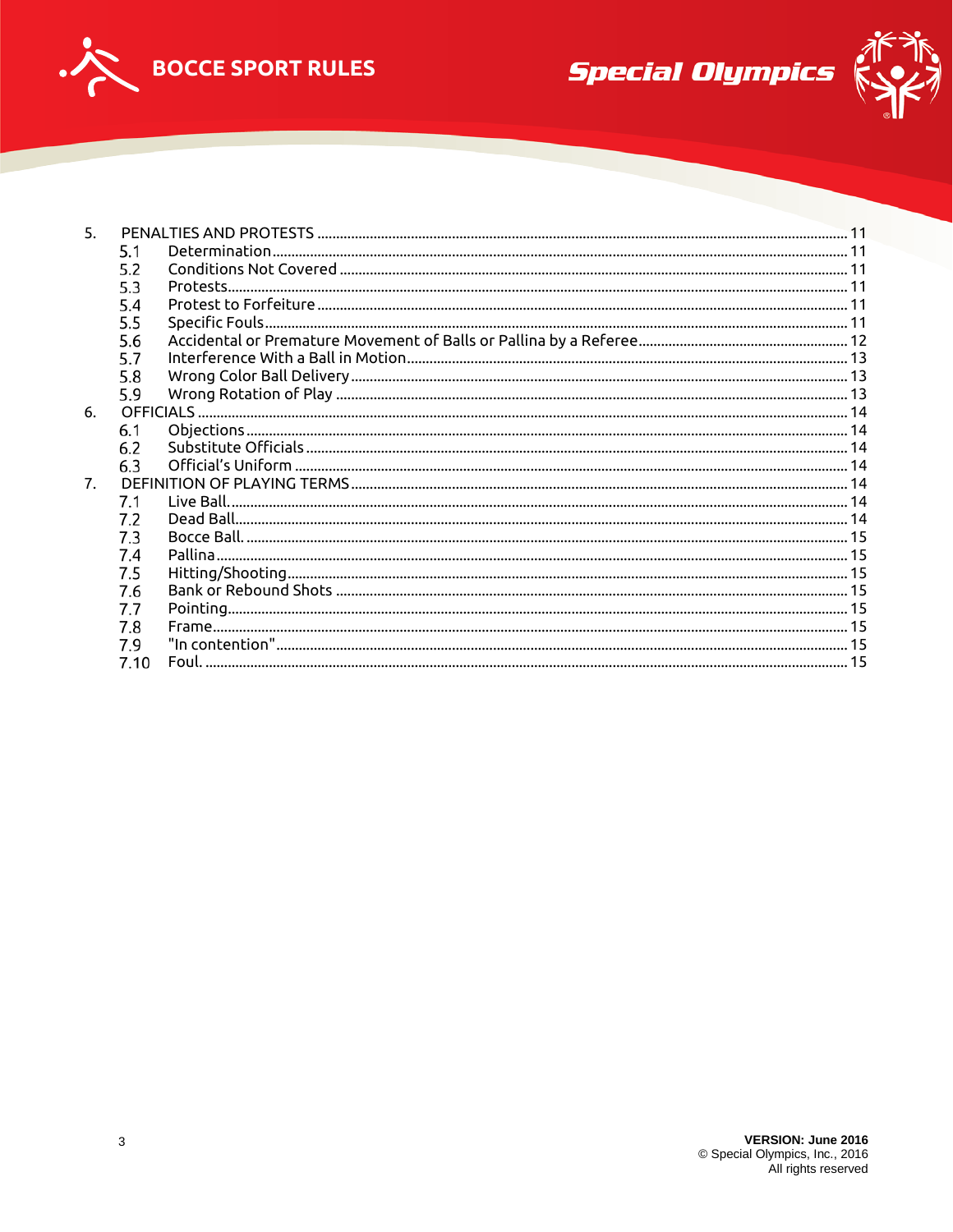





## <span id="page-3-0"></span>**1. GOVERNING RULES**

The International Federation for Bocce is Special Olympics Inc. and therefore the Official Special Olympics Sports Rules for Bocce shall govern all Special Olympics competitions.

Refer to Article 1[, http://media.specialolympics.org/resources/sports-essentials/general/Sports-Rules-](http://media.specialolympics.org/resources/sports-essentials/general/Sports-Rules-Article-1.pdf)[Article-1.pdf,](http://media.specialolympics.org/resources/sports-essentials/general/Sports-Rules-Article-1.pdf) for more information pertaining to Codes of Conduct, Training Standards, Medical and Safety Requirements, Divisioning, Awards, Criteria for Advancement to Higher Levels of Competition, and Unified Sports.

## <span id="page-3-1"></span>**2. OFFICIAL EVENTS**

The range of events is intended to offer competition opportunities for athletes of all abilities. Programs may determine the events offered and, if required, guidelines for the management of those events. Coaches are responsible for providing training and event selection appropriate to each athlete's skill and interest.

The following is a list of official events available in Special Olympics.

- <span id="page-3-2"></span> $2.1$ Singles (one player per team)
- <span id="page-3-3"></span> $2.2$ Doubles (two players per team)
- <span id="page-3-4"></span> $2.3$ Team Competition (four players per team)
- <span id="page-3-5"></span> $2.4$ Unified Sports® Bocce Doubles (two players per team)
- <span id="page-3-6"></span> $2.5$ Unified Sports® Bocce Team (four players per team)
- <span id="page-3-7"></span> $2.6$ Singles Ramp (one player per team using a ramp)

#### <span id="page-3-9"></span><span id="page-3-8"></span>**3. COURT AND EQUIPMENT**

- $3.1$ Court
	- $3.1.1$ The court is an area 3.66 meters (12 ft) wide by 18.29 meters (60 ft) long.
	- $3.1.2$ The court surface may be composed of stone dust, dirt, clay, grass or artificial surface, provided there is no permanent or temporary obstruction in the court that would interfere with the straight line delivery of a ball from any direction. These obstructions do not include variations in grade, consistency or terrain.
	- $3.1.3$ The court walls are the side and the end walls of the court and may be composed of any rigid material. The end walls should be at least 304 millimeters (12 in). The side walls must be, at minimum, as high as the bocce balls. The side or end walls may be utilized during play for bank shots or rebound shots. Lines measuring 50 millimeters (2 in) in width should be marked on all courts for the following:
		- $3.1.3.1$ Foul line for pointing or shooting (hitting) 3.05 meters (10 ft line) from the backboards.
		- $3.1.3.2$ Half-court marker — minimum distance pallina is played at the start of the frame. During the course of play, the position of the pallina may change as a result of normal play; however, the pallina may never come to rest on or closer than the half-court marker, 9.15-meter (30 ft) line, or the frame is considered dead
		- The 3.05-meters (10 ft) and 9.15-meter (30 ft) lines should be permanently  $3.1.3.3$ drawn from sideboard to sideboard.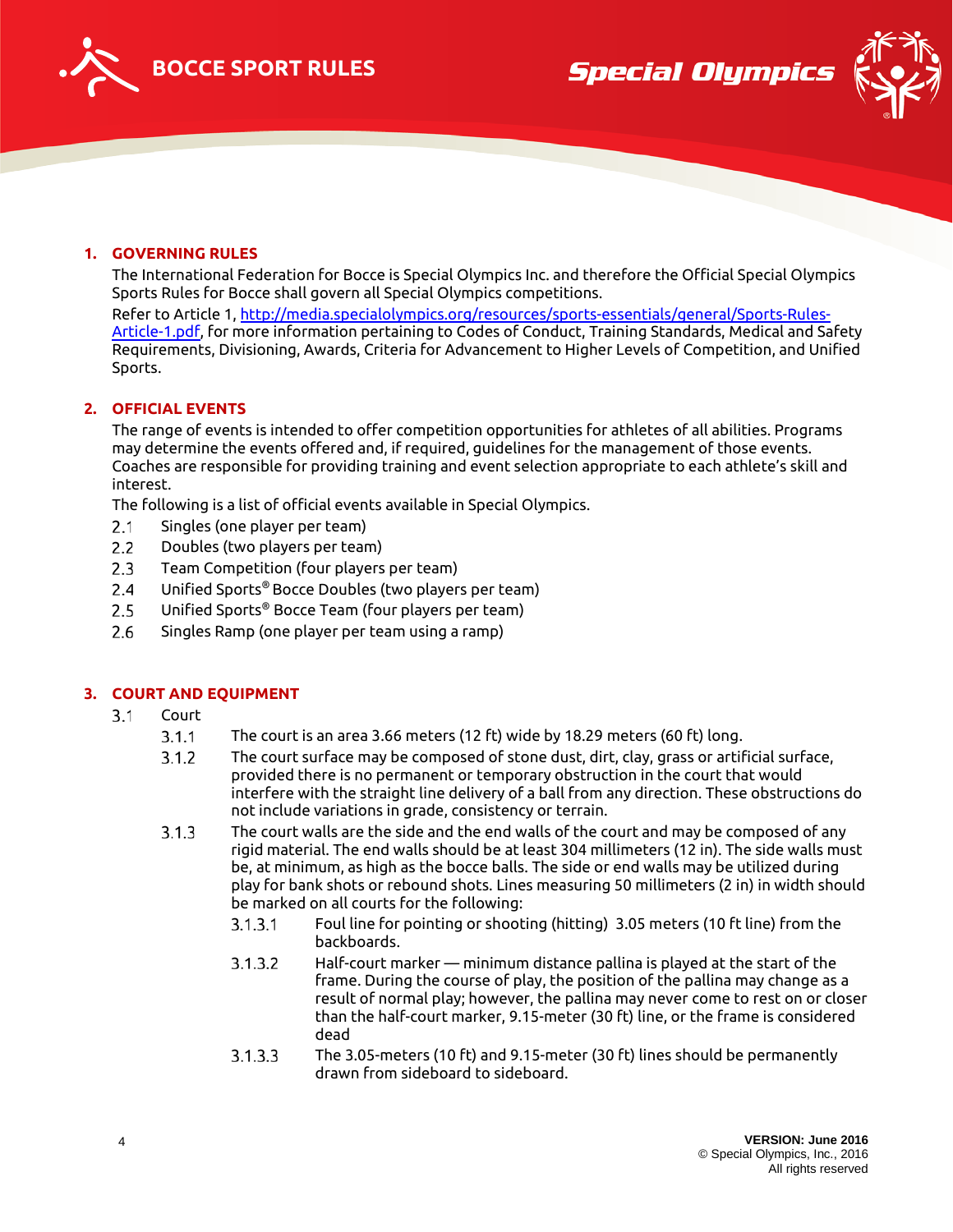





#### <span id="page-4-1"></span><span id="page-4-0"></span> $3.2$ Equipment

- $3.2.1$ Bocce Balls and Pallina
	- $3.2.1.1$ Bocce balls may be manufactured of wood or a composition material and must be of equal size. Official tournament ball sizes may be from 107 millimeters (4.20 in) to 110 millimeters (4.33 in) in diameter. The color of the balls is immaterial, provided that the four balls of one team are clearly and visibly distinct from the four balls of the opposing team.
	- $3.2.1.2$ Bocce is played with eight balls and one smaller target or object ball called the pallina (jack, cue, beebee, etc.).
	- There are four balls to a side or team, and they are generally made in two  $3.2.1.3$ colors to distinguish the balls of one team from those of the opposing team (see section [4.2](#page-5-2) for ball color selection process).
	- $3.2.1.4$ The bocce balls may also be inscribed with distinctive lines to identify the balls of the players on the same team.
	- $3.2.1.5$ The pallina must not be larger than 63 millimeters (2.5 in) or smaller than 48 millimeters (1.875 in) in diameter and should be of a color visibly distinct from both teams' bocce ball colors.

#### <span id="page-4-2"></span> $3.2.2$ Measuring Device

- $3.2.2.1$ A measuring device may be any device that has the capacity to accurately measure the distance between two objects, and is acceptable to tournament officials..
- <span id="page-4-3"></span> $3.2.3$ Ramps  $3.2.3.1$ Ramps are used when an athlete does not have the physical ability to roll with their hand or hands.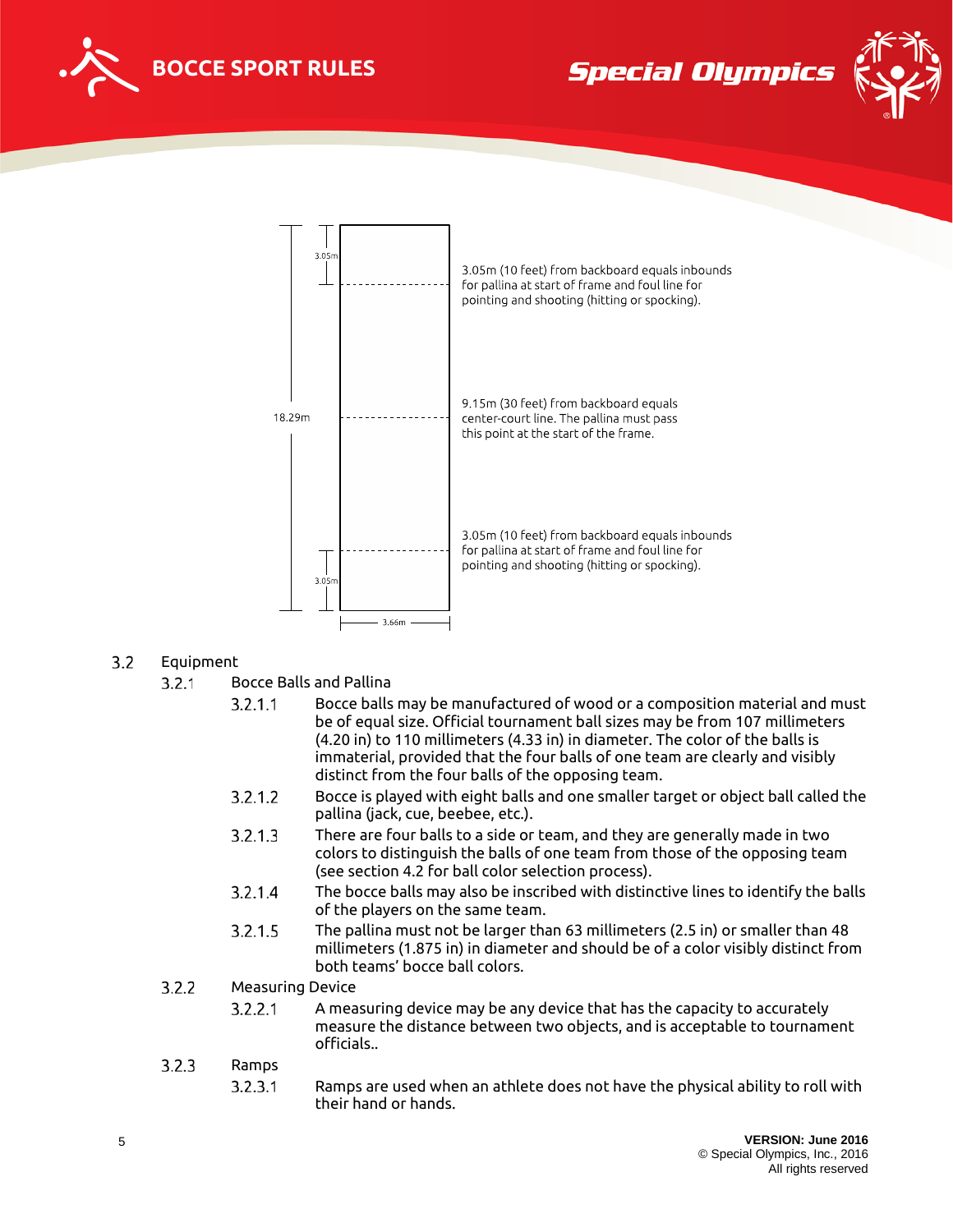





- $3.2.3.2$ Ramps and other assistance devices may be used with the approval of the Competition Committee.
- $3.2.3.3$ No mechanical aids shall be used to propel the bocce ball or pallina.
- 3.2.3.4 Athletes using ramps must be placed in separate divisions from other players only for singles competition.
- 3.2.3.5 All other tournament rules shall apply to athletes in the ramp divisions.

## <span id="page-5-1"></span><span id="page-5-0"></span>**4. RULES OF COMPETITION**

- $4.1$ Divisioning
	- It is suggested that, before competition begins, the Tournament Director ensures that  $4.1.1$ divisions are appropriate. Athletes may be divisioned based on previous experience or, in the case of larger competitions, modified games. The modified game procedure below will provide a score that will help place athletes in the most equitable divisions possible.
	- Each athlete should play three modified games, called a set. The athlete should alternate  $4.1.2$ from each end of the court and play the following allotted balls The athlete should not surpass the foul line when he/she plays the allotted balls:
	- $4.1.3$ The referee will place the pallina at the marked spot (center) of the 9.15-m (30-ft) line, and the player should play eight balls. The referee will measure the closest three balls and record their distance in centimeters.
	- $4.1.4$ The referee will then place the pallina at a marked spot in the center of the court at the 12.20-m (40-ft) mark, and the player should play eight balls. The referee will measure the closest three balls and record their distance in centimeters.
	- $4.1.5$ The referee will then place the pallina at the marked spot (center) of the 15.24-m (50-ft) line, and the player should play eight balls. The referee will measure the closest three balls and record their distance in centimeters.
	- $4.1.6$ During the divisioning process, if the pallina is moved from its spot at 9.15-m (30-ft), 12.20 m (40-ft) or 15.24-m (50-ft), it is to be replaced on the spot before the next ball is rolled and before any measurements are taken.
	- $4.1.7$ Measurements will be taken from the center side of the bocce ball to the center side of the pallina, for a total of nine measurements, the sum of which becomes the athlete's divisioning score.
	- $4.1.8$ For Doubles and Teams, the sum of the athletes divisioning scores shall be the Doubles and Team's divisioning score.
	- 4.1.9 These divisioning procedures comply with the Special Olympics maximum effort rule.
- <span id="page-5-2"></span> $4.2$ Coin Toss Procedure
	- A coin toss by the referee will determine which team has the pallina and choice of ball  $4.2.1$ color.
	- $4.2.2$ In the absence of a referee, the two team captains will execute the coin toss. The coin toss should take place on the court.
- <span id="page-5-3"></span> $4.3$ Three-Attempt Rule
	- $4.3.1$ The team possessing the pallina will have three attempts at placing the pallina past the 9.15-meter (30-ft) mark and before the 3.05-meter (10-ft) mark on the opposite end: the pallina coming to rest on the half-court marker or on the 3.05-meter (10-ft) mark on the opposite end is deemed to be an unsuccessful attempt. If these three attempts are unsuccessful, the opposing team will have one opportunity to place the pallina. If this attempt is unsuccessful, the referee will place the pallina in the center of the court at the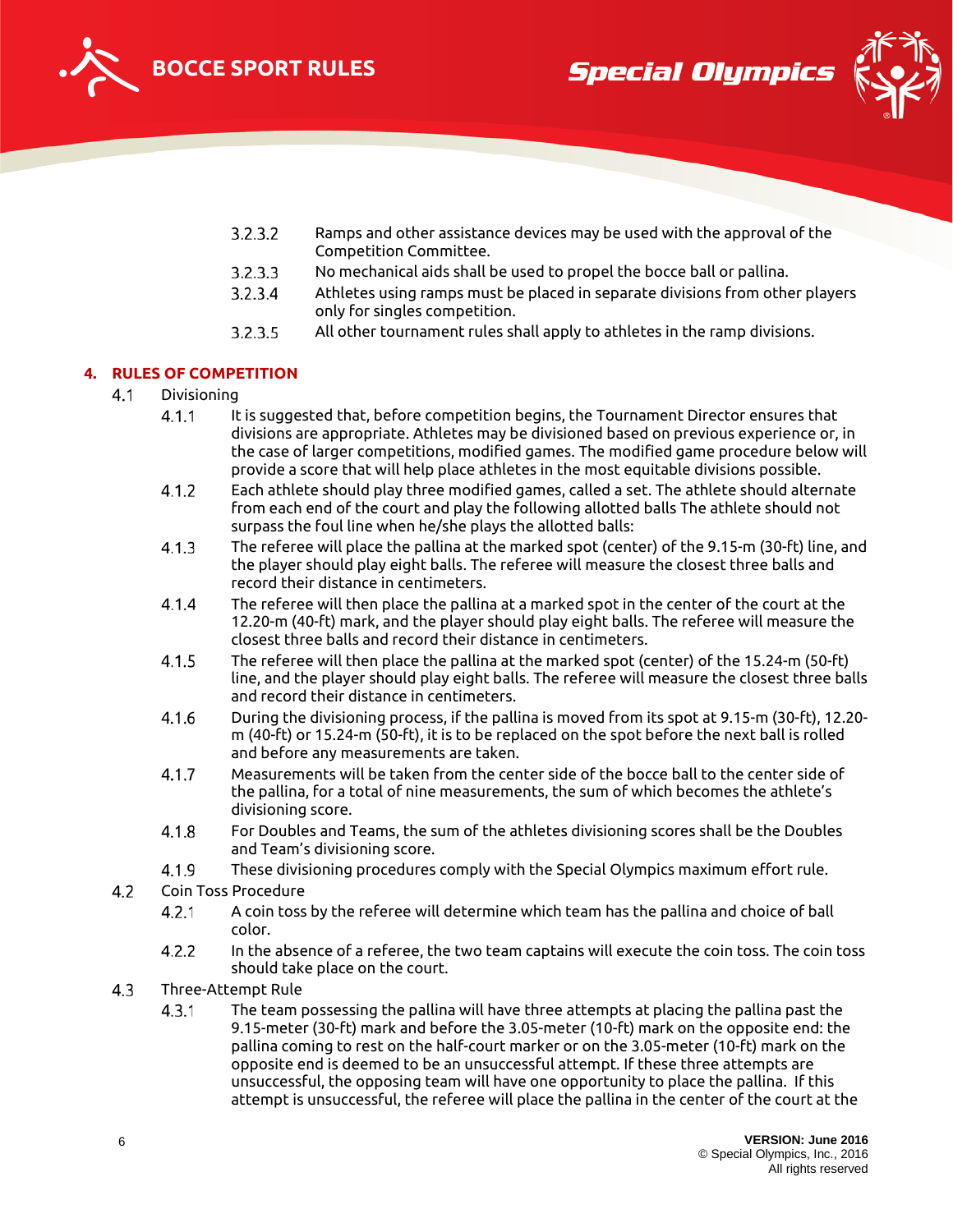



12.20-meter (40-ft) mark. However, at no time does a team lose its earned pallina advantage of being able to deliver the first ball.

- <span id="page-6-0"></span>4.4 Sequence of Play
	- $4.4.1$ The pallina is rolled or tossed by a member of the team having won the coin toss to start the game. The player tossing the pallina must deliver the first ball. The opposing team will then deliver their bocce balls until the point is taken or they have exhausted their four balls. This "nearest ball" rule governs the sequence of played balls. The side whose ball is the closest to the pallina is called the "in" ball and the opposing side the "out" ball. Whenever a team gets "in," it steps aside and allows the "out" team to deliver.
- <span id="page-6-1"></span>4.5 Initial Point
	- $4.5.1$ It is always incumbent upon the team with the pallina advantage to establish the initial point. Example: Team A tosses the pallina and delivers the first ball. Team B elects to hit Team A's ball out of position. In doing so, both balls, Team A's and Team B's, fly out of the court, leaving only the pallina in the court. It is incumbent upon Team A to reestablish the initial point.
- <span id="page-6-2"></span>4.6 Ball Delivery
	- $4.6.1$ A team has the option of rolling, tossing, bouncing, banking, etc., its ball down the court, provided it does not go out of bounds or the player does not violate the foul markers. A player also has the option of hitting out any ball in play in trying to obtain a point or decrease the opposing team's points. A player can grip the ball by placing his/her hand over or under the ball as long as the ball is released in an underhand delivery. An underhand delivery is defined as releasing the ball below the waist.
- <span id="page-6-3"></span>4.7 Modifications/Interpretations
	- $4.7.1$ The Event Manager/Tournament Director shall have the discretion to allow for certain modifications/interpretations of the current technical rules based upon a physical disability characteristic. Such interpretation shall be requested and ruled on prior to the athlete's participation in a competition and shall not give advantage over another athlete. Delivery action interpretations will be concerned with the action a limb(s) is performing while delivering a pointing or hitting shot.
- <span id="page-6-6"></span><span id="page-6-5"></span><span id="page-6-4"></span>Number of Balls Played by a Player 4.8
	- 4.8.1 One-Player Team—the player is allowed to play four balls.
	- 4.8.2 Two-Player Team — each player is allowed to play two balls.
	- 4.8.3 Four-Player Team — each player is allowed to play one ball.
- <span id="page-6-8"></span><span id="page-6-7"></span>4.9 Coaching
	- 4.9.1 Discussion with any athlete and/or partner by a coach or spectator is prohibited once the athlete and or partner steps onto the field of play area as designated by the Tournament Director/Event Manager.
	- $4.9.2$ If an official determines that a coach/ partner/ spectator is violating this rule, the official may sanction the offending individual. Sanctions may include: verbal warning, citing the coach/partner with unsportsmanlike conduct or expulsion from the game.
- <span id="page-6-9"></span>4.10 Scoring
	- 4.10.1 The following scoring procedure is most common in major tournaments: however, variations may be acceptable.
	- Scoring procedure for tournaments: At the discretion of the Competition Manager, games 4.10.2 may be played to reach the target number of points or to a time duration.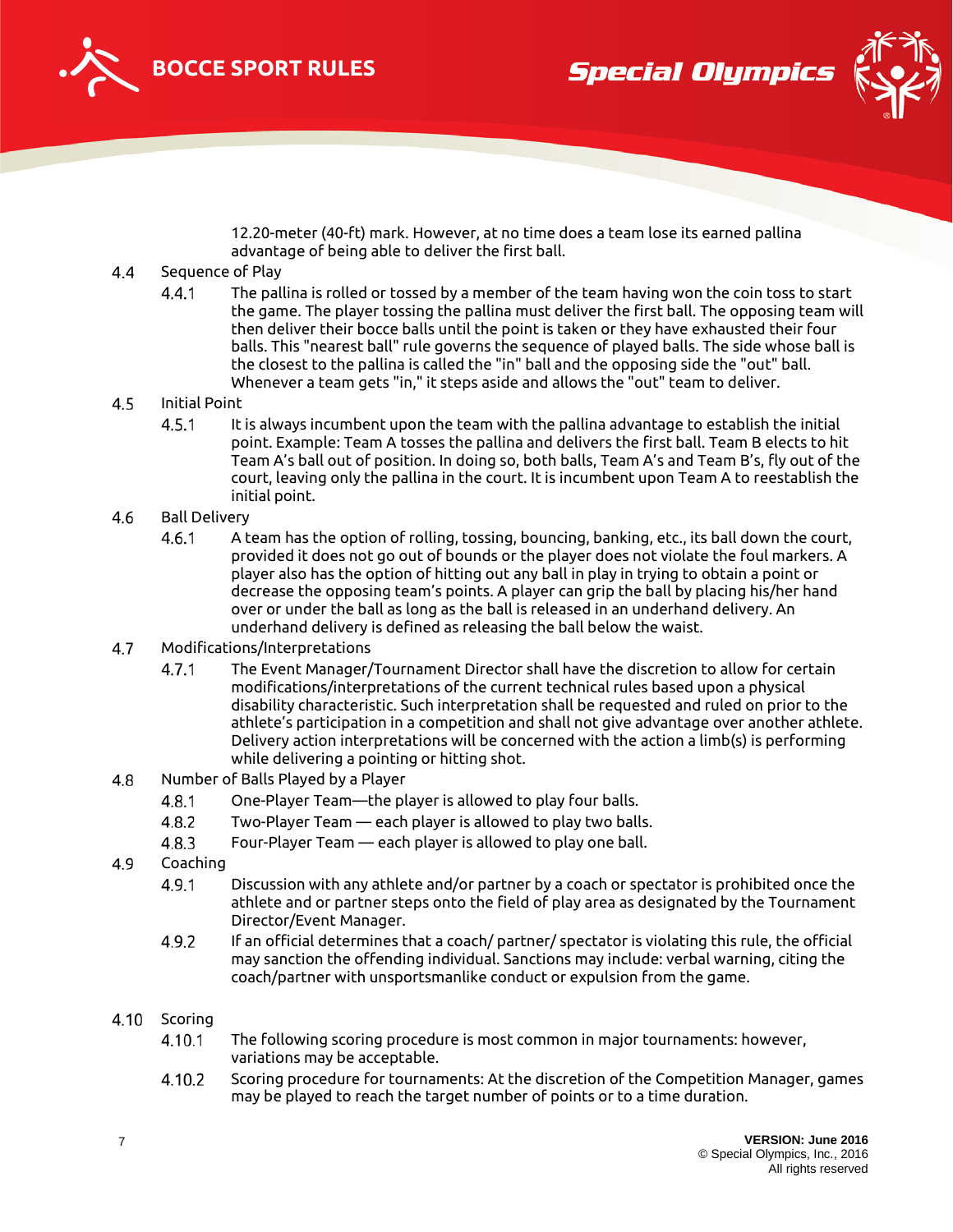



- 
- 4.10.3 At the end of each frame (when both teams have exhausted all balls), scoring will be determined as follows: points are awarded to the team whose balls are closer to the pallina than the closest ball of the opposing team, which can be determined by viewing or by mechanical measurements.
- 4.10.4 A player may request a mechanical measurement (Measurements will be taken from the center side of the bocce ball to the center side of the pallina).
- 4.10.5 At the end of a frame, the referee announces the winning points and color to the players outside the court at the pallina end and before the balls are removed, the referee should look to the players for agreement.
- 4.10.6 The players have a right to request a measurement if the players disagree with the referee.
- 4.10.7 When the player or team agrees with the number of points awarded, the court official then proceeds to remove the balls to start the next frame.
- 4.10.8 The scoring team for each frame will also win the pallina advantage for the subsequent frame.
- 4.10.9 The referee will be responsible for validity of the scoreboard and scorecard, so it is incumbent upon the team captain to verify the accuracy of the posted score at all times.
- 4.10.10 Ties during frame
	- 4.10.10.1 In the event that two opposing balls are equidistant from the pallina (tied), the team that rolled last will continue to roll until the tie is broken. Example: Team A rolls a ball toward the pallina and establishes the point. Then Team B rolls its ball toward the pallina, and the referee determines that they are both exactly the same distance from the pallina. Team B must continue to roll until it has a point closer than Team A's ball. If Team B does roll up to the point, and Team A hits that ball out re-establishing a tie, Team A must continue to roll until the tie is broken.
- 4.10.11 Ties at the end of a frame
	- 4.10.11.1 In the event that the two balls closest to the pallina belong to opposing teams and are tied, no points will be awarded. The pallina returns to the team which last delivered it. Play resumes from the end of the court from which the frame was last played.
- 4.10.12 Winning score
	- 4.10.12.1 Four-player team (one ball per player) = 16 points
	- 4.10.12.2 Two-player team (two balls per player) = 12 points
	- 4.10.12.3 One-player team (four balls per player) = 12 points
- 4.10.13 Scorecard
	- 4.10.13.1 It is the responsibility of each team captain to sign the scorecard after a match. The signatures will indicate the indisputability of the final score. Games in which protests will be filed should not be signed by any captain who disagrees with the score or its validity.

#### <span id="page-7-1"></span><span id="page-7-0"></span>4.11 Player Designation

- 4.11.1 Captain
	- 4.11.1.1 On any team, the captain must be designated and made known to the officials before play begins. The captain may not be changed during the course of a game, but may be changed during the course of a tournament. The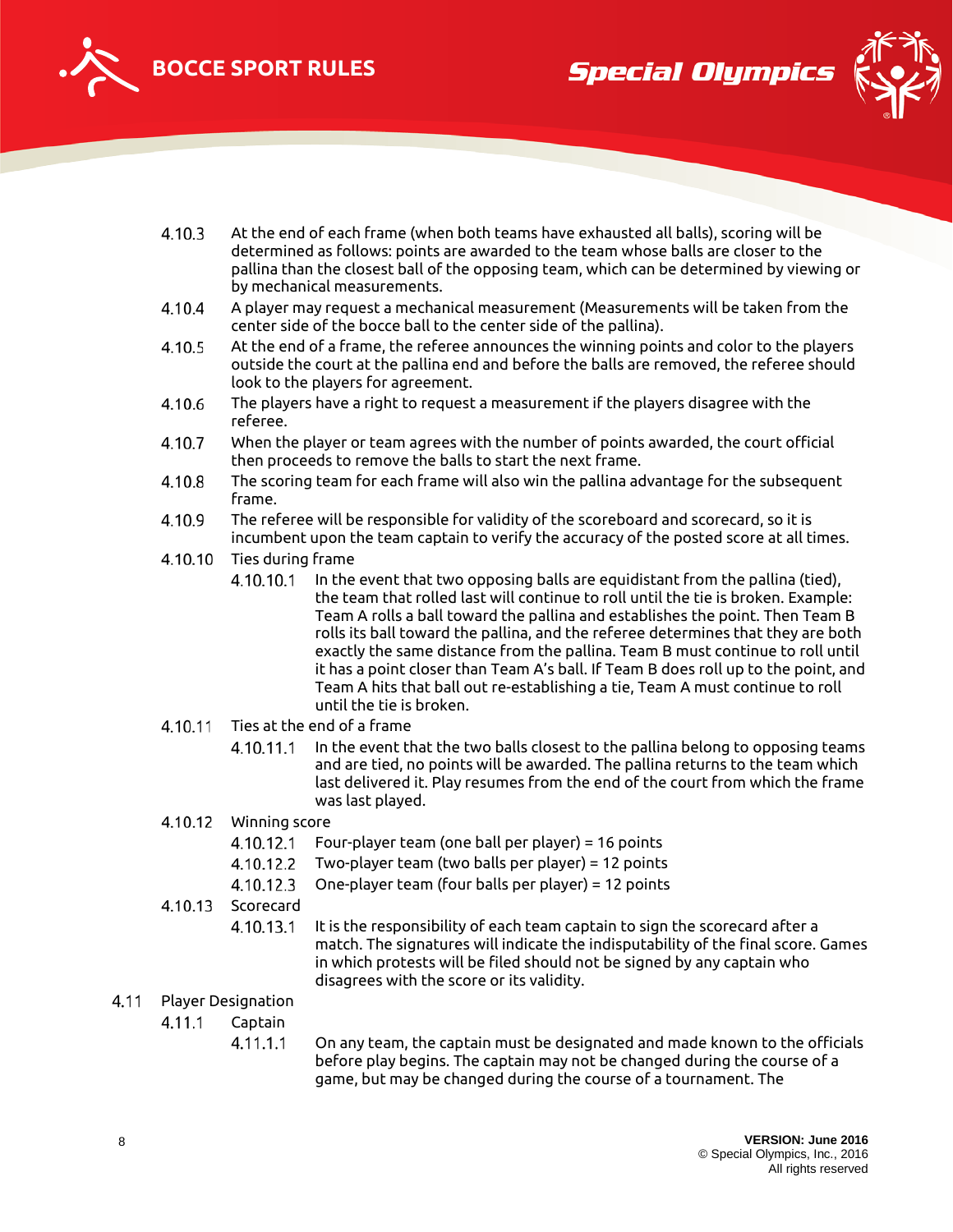





tournament officials must be notified of this change prior to any subsequent games.

- <span id="page-8-0"></span>4.11.2 Rotation of players
	- The players of any given team may elect to play their balls in any rotation,  $4.11.2.1$ provided the one who tosses the pallina delivers the first bocce ball. The rotation may vary from frame to frame; however, no player may deliver more than his/her allotted number of balls per frame.

## <span id="page-8-3"></span><span id="page-8-2"></span><span id="page-8-1"></span>Unified Sports Team

- 4.12.1 Each Unified Sports doubles team shall consist of one athlete and one partner.
- 4.12.2 Each Unified Sports team event shall consist of two athletes and two partners.
- 4.12.3 There is no requirement within these rules as to who (Athlete or Partner) plays the pallina and first bocce ball. The order can change from game to game or frame to frame.

## <span id="page-8-4"></span>4.13 Substitutions

- 4.13.1 Official notification: Officials must be notified of substitutions prior to a scheduled game time or it will result in forfeiture of the match.
- 4.13.2 Substitution of players: Only one substitute may be allowed per team per game. Substitutes may take the place of any player on the team and may substitute for different players on the same team during different games.
- Limitations: Once a player has registered to substitute for one team during the 4.13.3 tournament, he/she may not substitute for any other team during that tournament. Substitutes should have a Divisioning score equal to or less than the person they are substituting.
- Substitution during game: Only in the event of medical or other verified emergencies may 4.13.4 a player be substituted during a game. Emergency substitutions will only be made at the end of a frame; if this is not possible, the frame will be considered dead. However, once the substitution has been made, the substitute must complete the game.

#### <span id="page-8-5"></span>4.14 Forfeiture

- 4.14.1 Teams with less than the prescribed number of players will forfeit the match.
- <span id="page-8-6"></span>4.15 Timeouts
	- 4.15.1 The official may grant a timeout whenever the circumstances appear to be valid.
	- 4.15.2 The timeout will be limited to ten minutes or less as predetermined by the Tournament Director.
- <span id="page-8-7"></span>4.16 Delays of Games
	- 4.16.1 Intentional delay of game
		- If, in the opinion of the official, the game is intentionally delayed without 4.16.1.1 sufficient or valid reason, the official must give a warning.
		- If play is not resumed immediately, the delaying team will forfeit the match. 4.16.1.2
	- 4.16.2 Delays caused by weather, acts of God, civil disorder or other unforeseen reasons
		- In such delays, the ruling of the Tournament Director will be decisive and final. 4.16.2.1
- <span id="page-8-8"></span>4.17 Checking Position of Points
	- 4.17.1 One player from each team may proceed down the outside of the court before delivering his/her ball and the player must remain outside of the court while checking the position of points.
- <span id="page-8-10"></span><span id="page-8-9"></span>Other Circumstances
	- 4.18.1 Broken ball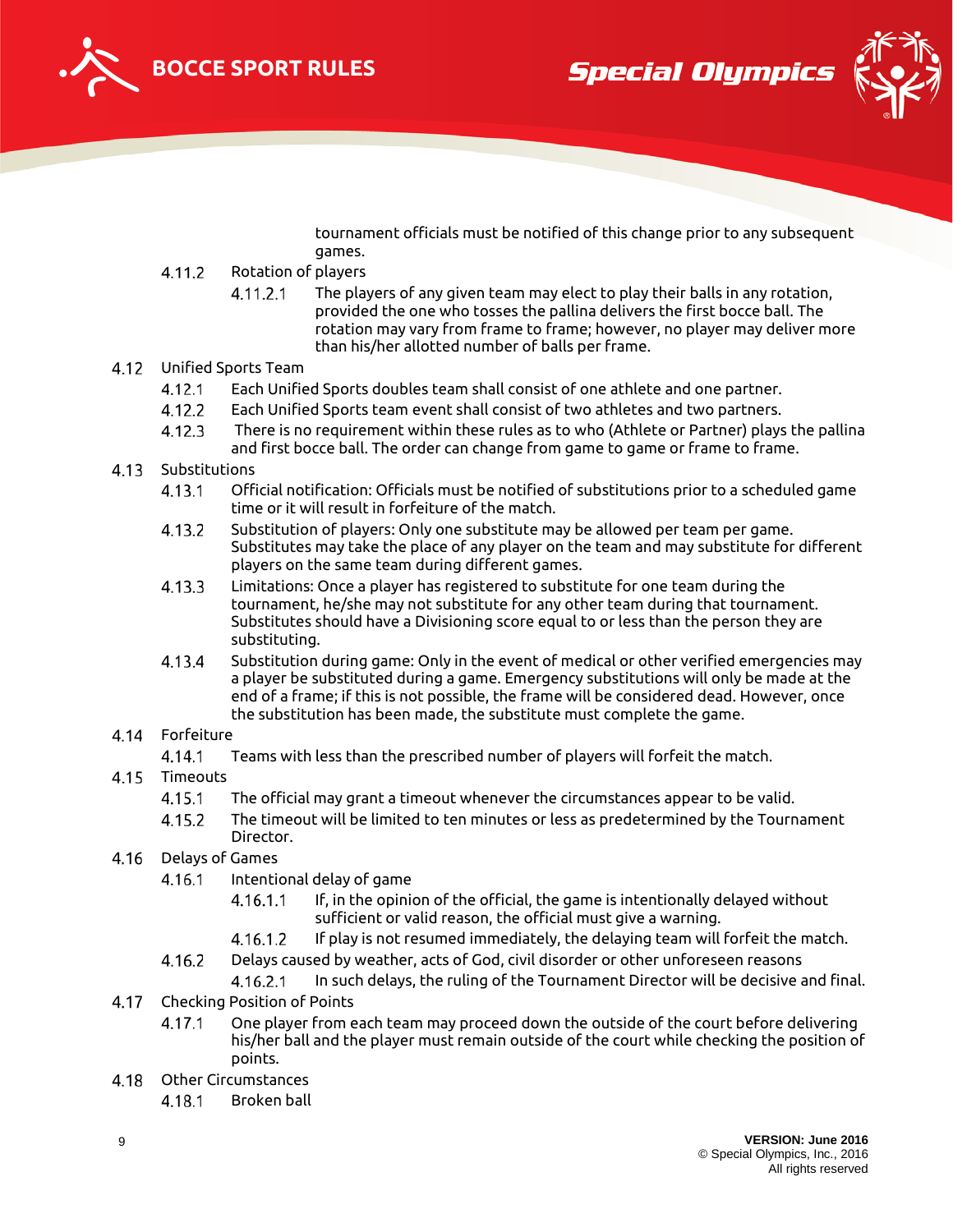





- 4.18.1.1 If during the course of a frame a ball or pallina should break, the frame will be considered dead.
- 4.18.1.2 Replacement of a ball or pallina will be the responsibility of the Tournament Director.
- <span id="page-9-0"></span>4.18.2 Court grooming

4.18.2.1 Prior to play

- 4.18.2.1.1 All courts must be groomed to the satisfaction of the Tournament Director before the start of each game.
- 4.18.2.2 Court grooming during play
	- 4.18.2.2.1 Courts may not be reconditioned during the course of the game.
		- 4.18.2.2.2 Obstacles or objects such as stones, cups, etc., may be removed during the course of a game.
- <span id="page-9-1"></span>4.18.3 Unusual court conditions
	- 4.18.3.1 If in the opinion of the Tournament Director, the court conditions are such that play is impractical, the game can be stopped and resumed on another court or at another designated time.
- <span id="page-9-2"></span>4.18.4 Moving ball or pallina
	- 4.18.4.1 No player may play his or her ball until a pallina or another ball has come to a complete rest.
- <span id="page-9-3"></span>4.18.5 Mechanical Aid
	- 4.18.5.1 If due to a medical or physical condition an athlete requires the use of a mechanical aid to spot the position of the pallina, then discretion can be given to the Event Manager/Tournament Director for this to be permitted.
	- 4.18.5.2 Items such as a bell or bright colored cone for a visually impaired athlete are examples of this type of mechanical aid. If a cone is used as a mechanical aid it should be placed as close as possible to the pallina, usually behind, and removed from the court once the bocce ball is released from the athlete's hand. If a bell is used it should be rung while held over the pallina.

## <span id="page-9-4"></span>4.19 Player Behavior

- 4.19.1 During Play
	- 4.19.1.1 Whenever possible, a player should move off the court when an opponent is playing.
- 4.19.2 Unsportsmanlike conduct
	- 4.19.2.1 Players shall act in a sportsmanlike manner at all times.
	- 4.19.2.2 Any act which is deemed as poor sportsmanship, such as insulting language, gestures, actions or words which engender ill will, if flagrant, may result in disqualification.

#### <span id="page-9-5"></span>4.20 Player Attire

- 4.20.1 Proper attire
	- 4.20.1.1 Players will dress in a manner which will bring credit to them and the sport of bocce.
- 4.20.2 Footwear
	- 4.20.2.1 Players will not be permitted to wear shoes which may damage or disrupt the court surface.
		- 4.20.2.2 It is recommended that all players will wear close-toed shoes.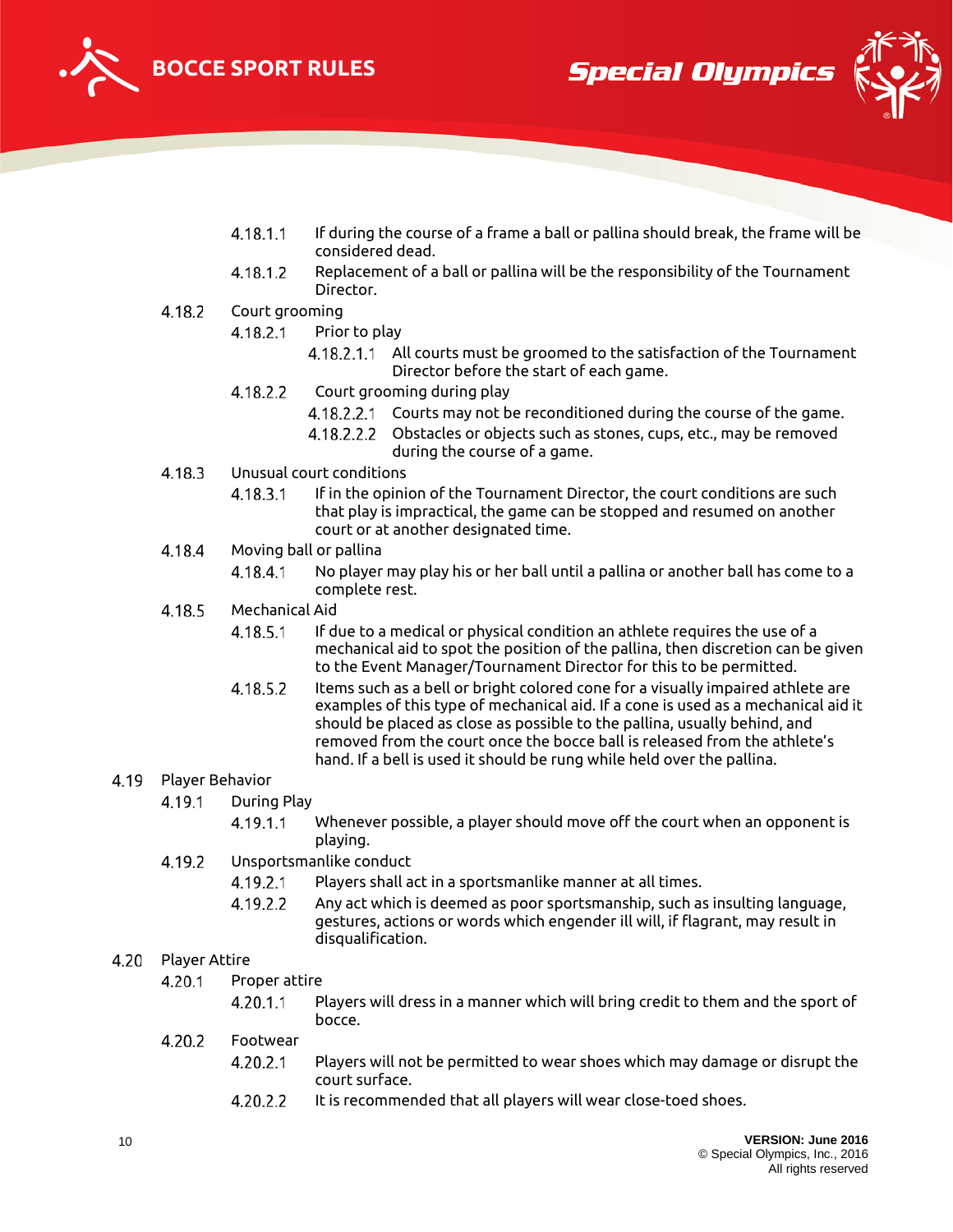





- 4.20.3 Objectionable attire
	- 4.20.3.1 Players who wear objectionable or offensive clothing, or who are improperly attired, may not be allowed to participate in a tournament.

## <span id="page-10-1"></span><span id="page-10-0"></span>**5. PENALTIES AND PROTESTS**

#### $5.1$ Determination

- $5.1.1$ Immediately upon determination by the official that a foul has been committed, the official will notify the captains of both teams and inform them of the penalty imposed.
- $5.1.2$ The team fouled against has the option to decline any penalty imposed by the official and accept the lie of the ball(s) and continues playing. The ruling of the official is final, except as otherwise provided for hereafter.
- <span id="page-10-2"></span> $5.2$ Conditions Not Covered
	- $5.2.1$ For conditions not specifically covered in these rules, the Tournament Director's ruling shall be decisive and final.

#### <span id="page-10-3"></span> $5.3$ Protests

- $5.3.1$ Any protest to an official's or Tournament Director's decision must be made by a Special Olympics certified bocce coach within 15 minutes of the completion of any game or the decision made by the official or Tournament Director will be considered as accepted.
- Protests will be acknowledged and judged on the basis of merit in circumstances not  $5.3.2$ specifically proved for hereunder.
- <span id="page-10-4"></span> $5.4$ Protest to Forfeiture
	- $5.4.1$ If a team must forfeit a match as a result of not being present for a scheduled match, or as a result of violations hereunder prescribed, no official protest will be acknowledged.

#### <span id="page-10-5"></span> $5.5$ Specific Fouls

- $5.5.1$ Foul-line fouls
	- $5.5.1.1$ In both pointing and hitting, any part of the player'sbody, including the player's foot, or any apparatus used by an athlete such as a wheelchair, crutches, cane, etc., must not be in contact with any part of the foul line until after the ball is released and before the ball touches any part of the playing field in front of the specific foul line.
	- $5.5.1.2$ An official as a result of witnessing the foul, must call all fouls.
	- $5.5.1.3$ The penalty for a player (team) committing the foul will be to declare the specific ball being thrown dead.
	- 5.5.1.4 If possible and safe, the referee will seek to stop the ball just delivered before it reaches the pallina and the other balls "in contention", remove the just released ball from the court and declare the just released ball to be a dead ball. If the just released ball does come in contact with the pallina and/or other balls "in contention" and these balls are moved from their original position, then the referee will place the balls back as close to their original position as possible and play will continue.
- $5.5.2$ Moving ball or pallina
	- The head official will not call for the next roll of a ball until the pallina or the  $5.5.2.1$ currently played ball has come to a complete stop.
	- $5.5.2.2$ If a player, in any format of the game, delivers his or her ball before the pallina or a currently delivered ball has come to a complete stop, the ball just delivered should if possible and with safety be stopped by the referee before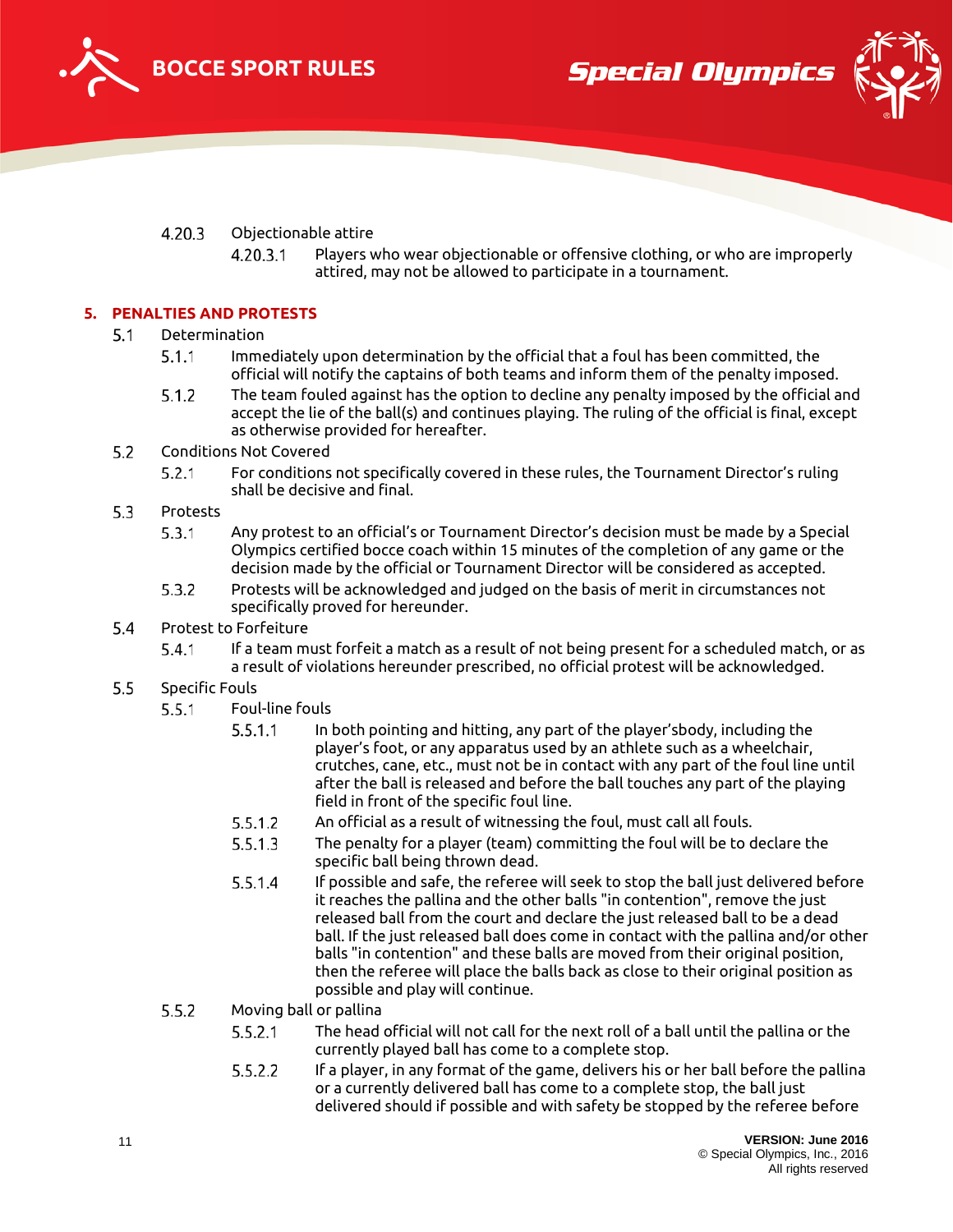**BOCCE SPORT RULES**





it reaches the balls "in contention," be declared a dead ball and removed from the court. If the referee cannot stop the ball before it reaches the "balls in contention, " the referee should replace the pallina and the nearest balls to where they were before the improper ball delivery took place, and remove the just delivered ball from the court.

- $5.5.3$ Player plays more than his allotted number of balls with respect to a two- or four-player team
	- $5.5.3.1$ When a player rolls an extra ball during a frame, the ball in question is declared dead.
	- 5.5.3.2 If possible and safe, the referee will seek to stop the ball just delivered before it reaches the pallina and the other balls "in contention", remove the just released ball from the court and declare the just released ball to be a dead ball. If the just released ball does come in contact with the pallina and/or other balls "in contention" and these balls are moved from their original position, then the referee will place the balls back as close to their original position as possible and play will continue. This condition will exist when a player on a two-player team plays three balls instead of two or a player on a four-player team plays two balls instead of one.
	- $5.5.3.3$ Two-Player Team: the remaining player on a two-player team will only have one ball to play.
	- 5.5.3.4 Four-Player Team: the remaining players who haven't played any balls must decide who is to play the remaining unplayed balls.
- $5.5.4$ Illegal movement of a ball belonging to your own team
	- 5.5.4.1 If a player moves one or more of his or her team's balls, the ball(s) are removed from the court and considered dead and play continues.
- $5.5.5$ Illegal movement of an opponent's ball
	- $5.5.5.1$ If, after all eight balls have been thrown, a player moves one or more of his/her opponent's balls, the opponent's balls that were moved will be awarded one point each.
	- $5.5.5.2$ If a player moves one or more of his/her opponent's balls, and there are remaining unplayed balls, the referee will place the balls as close to their original position as possible and play will continue.
- 5.5.6 Illegal movement of the pallina by a player
	- 5.5.6.1 If the pallina is moved by a player, the opposite team will be awarded as many points as the number of live balls that were "in contention" plus the number of balls yet unplayed.
	- 5.5.6.2 If the team fouled against has no balls "in contention" and no balls remaining, then the frame will be declared dead by the referee and started over at the same end.
- <span id="page-11-0"></span>5.6 Accidental or Premature Movement of Balls or Pallina by a Referee
	- $5.6.1$ During play (when more balls are yet to be played)
		- $5.6.1.1$ If a referee, either in the course of measuring or otherwise, moves a ball "in contention" or the pallina, the frame is considered dead and started over at the same end.
		- $5.6.2$ After all balls are played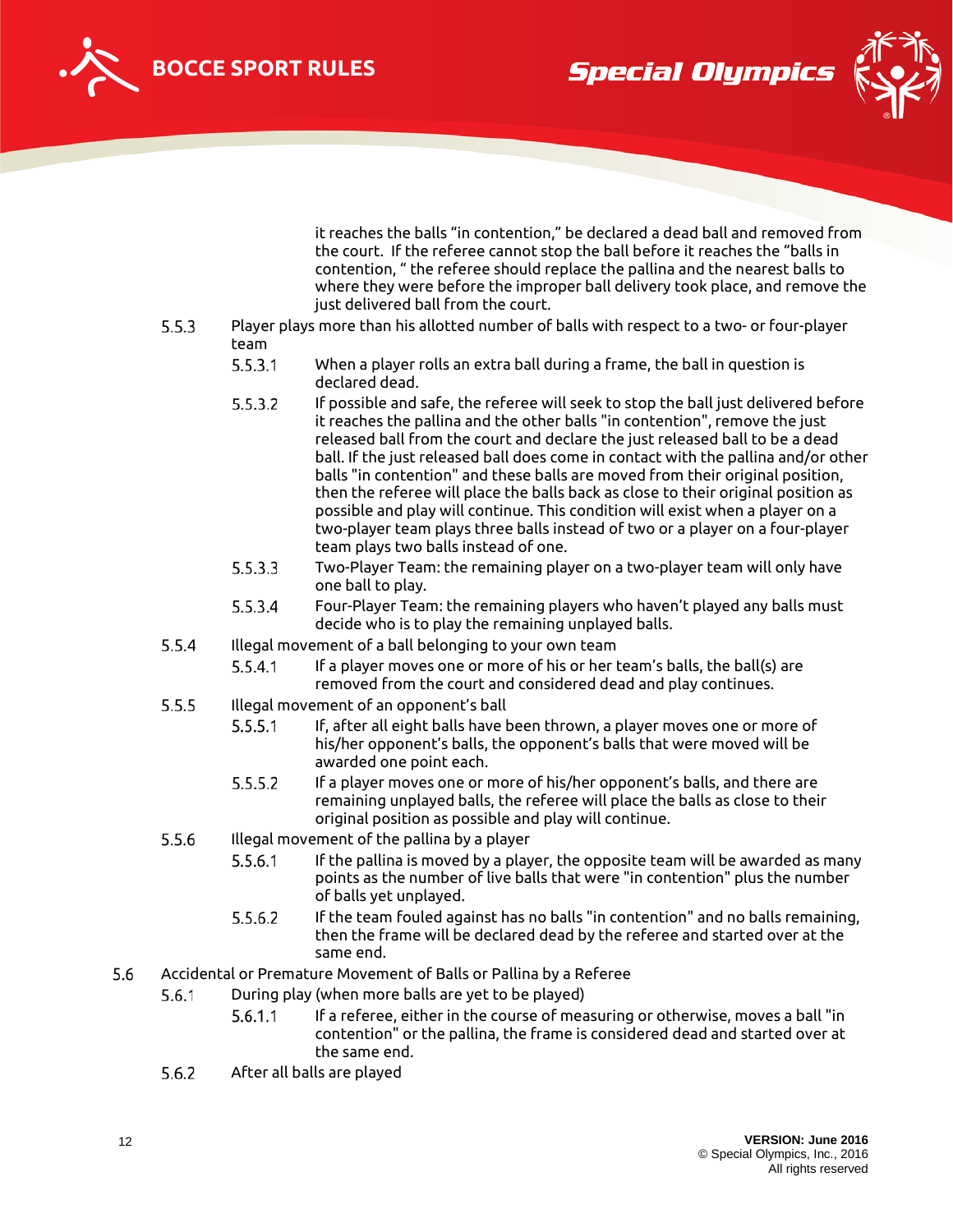





- $5.6.2.1$ If the point or points were obvious to the referee, the points will be awarded. All uncertain points will not be awarded and the frame is considered dead and started over at the same end.
- <span id="page-12-0"></span> $5.7$ Interference With a Ball in Motion
	- $5.7.1$ By one's own team
		- $5.7.1.1$ When a player interferes with his/her team's ball in motion, the referee, as a result of witnessing the foul, must declare the ball being thrown dead.
		- $5.7.1.2$ If possible and safe, the referee, will seek to stop the ball just delivered before it reaches the pallina and the other balls "in contention", remove the just released ball from the court and declare the just released ball to be a dead ball. If the just released ball does come in contact with the pallina and/or other balls "in contention" and these balls are moved from their original position, then the referee will place the balls back as close to their original position as possible and play will continue.
	- $5.7.2$ By opponent's team
		- $5.7.2.1$ If a player interferes with an opponent's ball in motion, the team fouled against has one of the following options:
			- $5.7.2.1.1$ Play the ball over.
			- $5.7.2.1.2$ Declare the frame dead.
			- $5.7.2.1.3$ Decline the penalty, accept the lie of the touched ball(s) and continues playing.
	- $5.7.3$ With no disruption of position
		- If a spectator, animal or object interferes with a ball in motion and that ball  $5.7.3.1$ does not touch another ball already in play, it must be played over by the same player.
	- $5.7.4$ With disruption of position
		- $5.7.4.1$ If a spectator, animal or object interferes with a ball in motion and that ball touches another ball already in play and "in contention" the frame is dead.
	- $5.7.5$ Other disruption of play
		- $5.7.5.1$ Any action which interferes with the position of the pallina or the ball of each team closest to the pallina renders the frame dead.
		- $5.7.5.2$ In the event balls other than the pallina or the two opposing balls closest to it are moved, they may be replaced as close as possible to the original position by the two captains or the referee. Such disruptive action may be the result of a dead ball from another court, foreign objects, spectators or animals entering the court and changing the position of the ball(s) in play.
- <span id="page-12-1"></span>5.8 Wrong Color Ball Delivery
	- 5.8.1 Replaceable
		- $5.8.1.1$ If a player delivers a wrong color ball, the ball may not be stopped by another player or the referee. The ball must be allowed to come to rest and replaced with the proper colored ball by the referee.

#### $5.8.2$ Not replaceable

- If a player delivers a wrong color ball which cannot be replaced without  $5.8.2.1$ disturbing another ball already in play the frame is declared dead and replayed from the same end.
- <span id="page-12-2"></span>5.9 Wrong Rotation of Play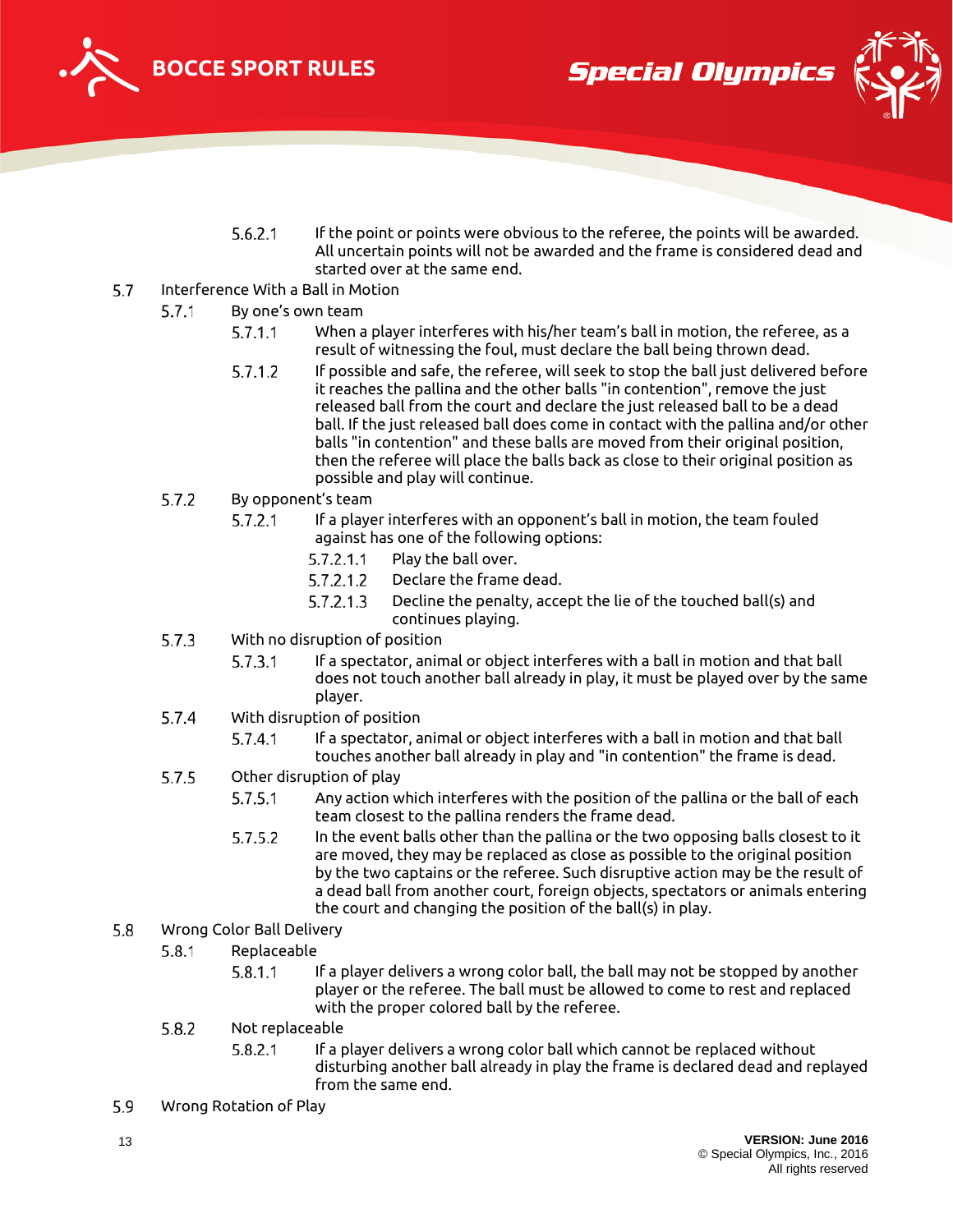





- $5.9.1$ Initial point
	- $5.9.1.1$ If a team wrongly delivers the pallina and its first ball, the referee will return the pallina and the first ball which was played out of rotation.
	- $5.9.1.2$ The referee will then ask the other color player or team to deliver the pallina when restarting the frame from the same end of the court.
- $5.9.2$ Subsequent rolls of the proper color in an incorrect sequence
	- $5.9.2.1$ If a player delivers his or her ball when his or her team is "in" and the other team has balls left, the ball in question should if possible and safe be stopped by the referee before it reaches the "balls in contention", be declared a dead ball and removed from the court.
	- $5.9.2.2$ If the referee cannot stop the ball before it reaches the "balls in contention", the referee should replace the pallina and nearest balls to where they were before the out of rotation delivery took place.

## <span id="page-13-1"></span><span id="page-13-0"></span>**6. OFFICIALS**

- $6.1$ **Objections** 
	- Objections to official  $6.1.1$ 
		- $6.1.1.1$ Each team has the right to object to a designated official for any reason prior to the start of a game.
		- This objection will be considered and decided upon by the Tournament  $6.1.1.2$ Director.
	- $6.1.2$ Participant officials
		- $6.1.2.1$ No member of a team or registered substitute of a team will be allowed to assist in the officiating of a game in which that team is also playing.
- <span id="page-13-2"></span> $6.2$ Substitute Officials
	- $6.2.1$ During a game
		- $6.2.1.1$ Substitutions of officials may occur during a game only with the permission of the Tournament Director and both team captains.
	- $6.2.2$ Additional officials
		- $6.2.2.1$ Additional officials may be assigned to any games during the course of play, provided permission is granted by the Tournament Director.
	- $6.2.3$ Team requests
		- $6.2.3.1$ Officials may be changed during the course of a game if either team presents sufficient cause to the Tournament Director.
- <span id="page-13-3"></span> $6.3$ Official's Uniform
	- Referees should be clearly distinguishable from players.  $6.3.1$

## <span id="page-13-5"></span><span id="page-13-4"></span>**7. DEFINITION OF PLAYING TERMS**

- $7.1$ Live Ball: Any ball in play that has been delivered.
- <span id="page-13-6"></span> $7.2$ Dead Ball: Any ball that has been disqualified or forfeited. A ball may be disqualified if:
	- $7.2.1$ It is the result of a penalty.
	- $7.2.2$ It has gone out of the court.
	- $7.2.3$ It has come in contact with a person or object which is out of the court.
	- It hits the top of the court boards.  $7.2.4$
	- $7.2.5$ It hits the covering over the courts or any supports thereof.